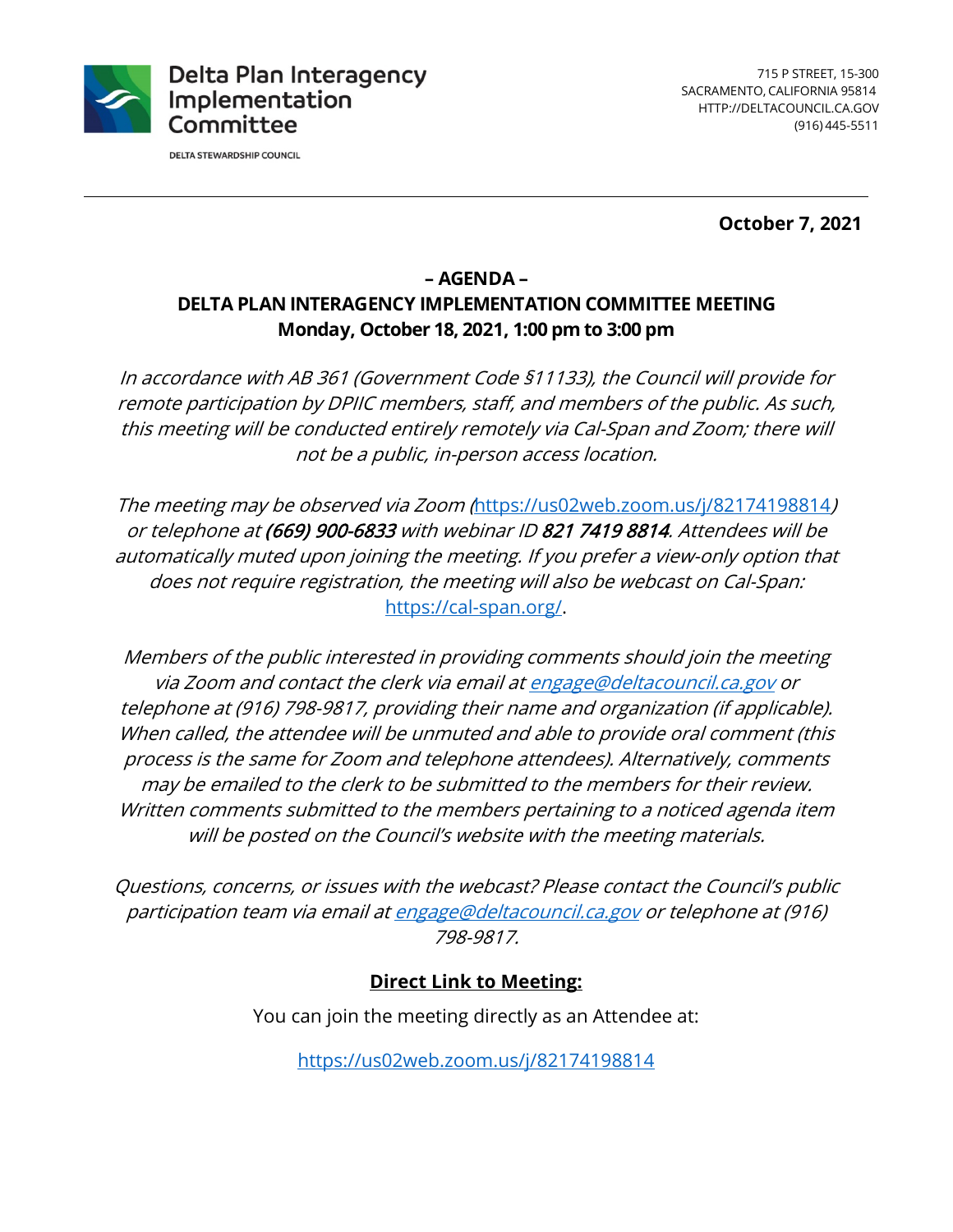### **Phone Number:**

Please call: **(669) 900-6833** 

Webinar ID: **821 7419 8814 Webcast:** 

The meeting will be webcast on Cal-Span:

# <https://cal-span.org>/

The agenda items may be considered in a different order pursuant to the determination of the chair. At the discretion of the chair, all items appearing on this agenda, whether or not expressly listed for action, may be deliberated upon and may be subject to action.

# **1. Welcome and Introductions**

 Committee members will have the opportunity to share relevant updates with other Delta Plan Interagency Implementation Committee (DPIIC) members and to comment on the summary of the July 12, 2021 DPIIC meeting.

# **2. Ecosystem-based Management during Drought**

 Moderated by State Water Resources Control Board Chair Joaquin Esquivel, this panel will explore how DPIIC agencies can move toward risk-based management and planning for the long-term health of the Delta ecosystem.

#### **Panelists:**

- Tanya Trujillo, Assistant Secretary for Water and Science, U.S. Department of Interior
- Chuck Bonham, Director, California Department of Fish and Wildlife
- Maurice Hall, Vice President-Ecosystems and Water, Environmental Defense Fund

 Committee Discussion: What are we doing well? Where do we need to improve? What can we do to incorporate ecosystem-based management practices to better manage risk?

Committee Action: The Committee will consider recommending actions DPIIC members could take to improve or accelerate ecosystem-based management of the Delta watershed.